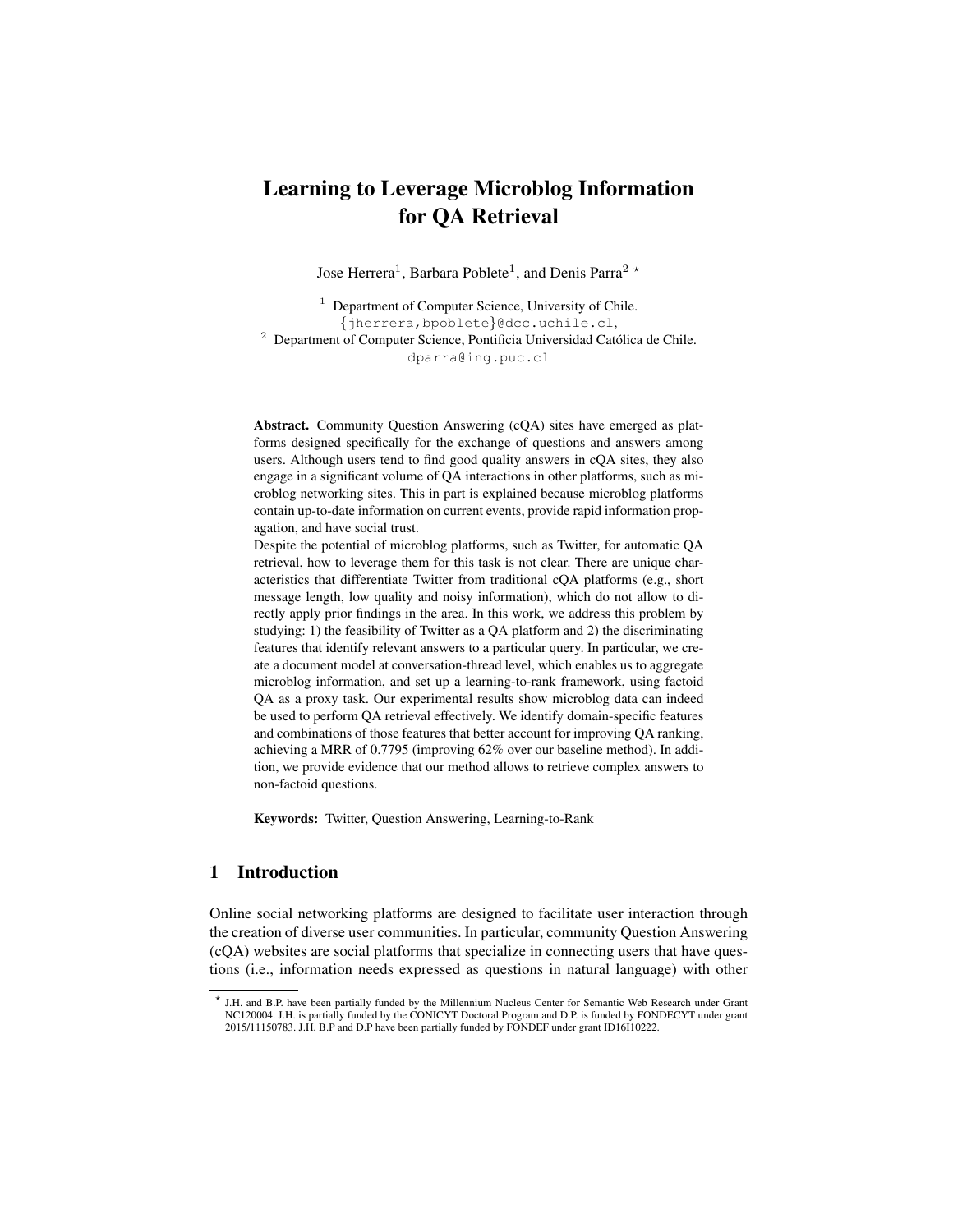

Fig. 1: Example of two Twitter conversation threads that answer the question: *"Which games are good for ps4?"*. User suggestions are highlighted in yellow.

users that can provide answers to them. Examples of these platforms are  $Y!$  Answers<sup>3</sup>, Stack Exchange<sup>4</sup>, among others.

User exchanges in cQA web sites are commonly preserved online indefinitely, becoming in time historic knowledge bases. Once consolidated, these knowledge bases become rich repositories for finding answers to newly formulated questions in the platform, or to queries in search engines, which have been phrased in the form of questions. These resources are important for information retrieval (IR) tasks related to question answering (QA), because questions commonly convey complex information needs, which are difficult to satisfy using traditional IR techniques [16, 20].

Despite the significance of cQA platforms, these are not the only way in which users ask and answer questions. Prior work shows that users of the microblog social networking platform Twitter $^5$ , also engage in an important amount of QA, accounting for almost 10% its activity [8, 17, 26]. For example, Fig. 1 shows two Twitter conversation threads related to the question "Which games are good for ps4?". In this example each conversation provides several relevant answers, which can all be considered as part of the answer to the original question.

Twitter, in particular, has a large user-base<sup>6</sup> and allows users to quickly exchange vast amounts of information through short messages (called *tweets*). Users commonly use Twitter to post real-time status updates, share information on diverse topics and chat with other users. Researchers believe that the immediacy of information on Twitter is one driver for users to engage in QA in this platform, but also because users seek

<sup>3</sup> http://answers.yahoo.com

<sup>4</sup> http://stackexchange.com

<sup>5</sup> http://www.twitter.com

 $^6$  328 million users in June 2016 (https://about.twitter.com/es/company).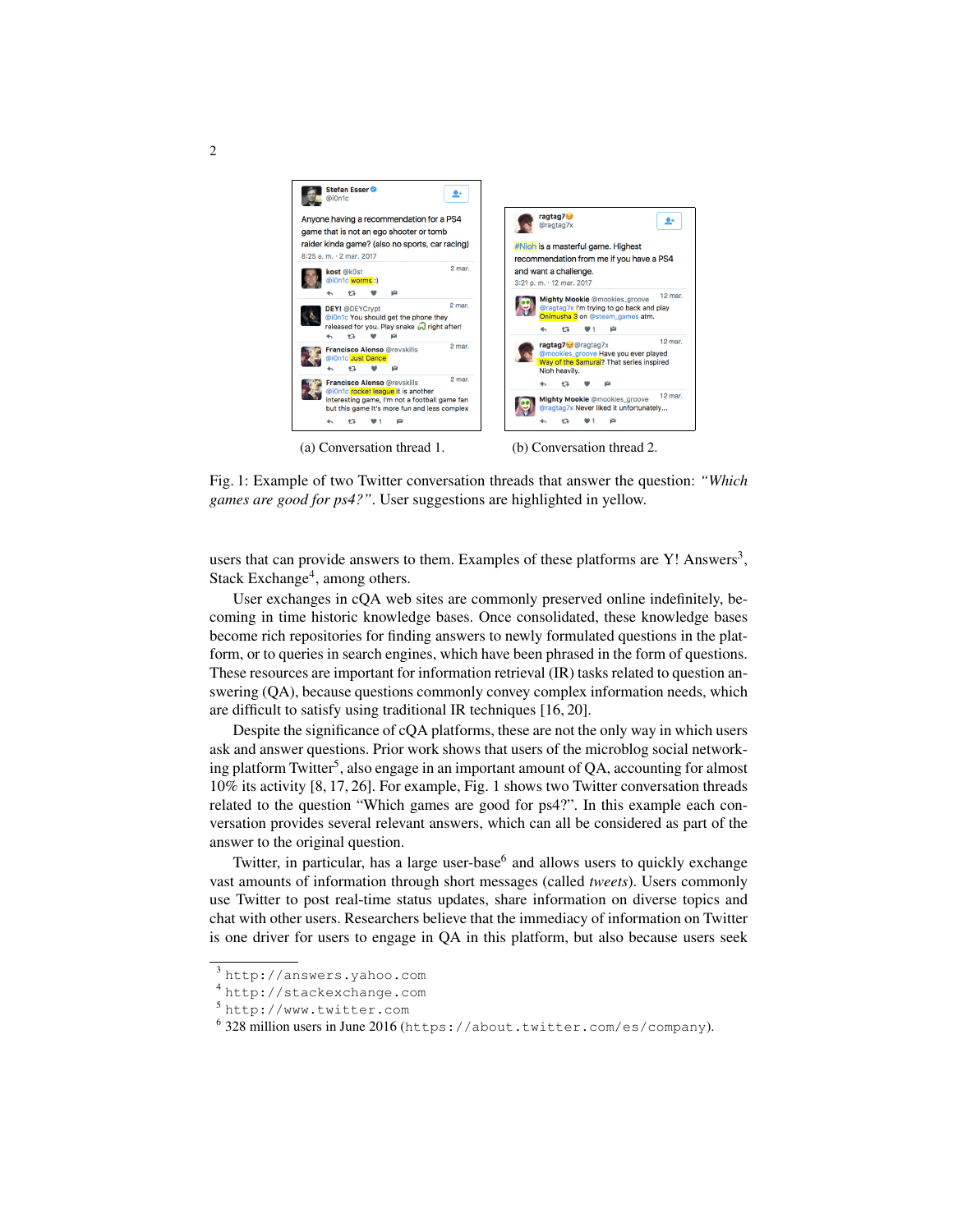answers from their preferred social network [17, 19]. This indicates that the answers sought by Twitter users probably have a temporal, social and/or geographical context, which can be quickly and easily addressed by other users in this network.

The sustained use of Twitter for QA suggests that valuable historic information for automatic QA retrieval could be obtained from this platform. Furthermore, this information could complement that provided by traditional cQA web sites, with more up-to-date and context rich answers.

In this work we addressed the problem of how to effectively leverage Twitter data for QA retrieval. In particular, as an initial approach on this topic, we performed an investigation based on the following three research questions:

RQ1: Is it possible to retrieve relevant answers to incoming questions using historic Twitter data?

RQ2: Which features are the most important for finding relevant answers to questions using Twitter data?

RQ3: Can Twitter conversation threads be used to answer questions (as opposed to using single tweets) in order to provide answers to complex questions?

We undertook this task by introducing a novel document representation, which considers complete conversation threads as documents. Using a learning-to-rank (LTR) framework we studied which were the most important features for re-ranking relevant conversation threads (referred to as *threads* from now on). We learned and evaluated this approach by using standard factoid QA datasets (i.e., on questions that can be answered by a simple fact). We also performed a manual analysis of the applicability of our approach on non-factoid questions.

We found that, in general, by using a thread-level document representation of microblog data, we are in fact able to re-rank relevant answers in the top positions. Our experiments show that the best single feature set for ranking is parts-of-speech (POS). Furthermore, by combining POS with other features such as: distance-based, socialbased, and word embedding features, we are able to achieve a MRR of 0.7795. Improving 18% over the best single performing feature (POS) and 62% over the baseline (BM25). In addition, our manual evaluation of non-factoid questions indicates that our approach is also a very good starting point for answering much more complex and context rich questions.

This document is organized as follows: Section 2 discusses relevant prior work in the area, Section 3 describes our problem statement and proposed solution. Section 4 presents our experimental setup, as well as results and discussion, and Section 5 conclusions and ideas for future work.

## 2 Related Work

Previous investigations in QA have identified relevant features for cQA retrieval. However, the particular characteristics of microblog platforms, makes the problem of QA retrieval notably different than that addressed in prior work. For instance, an important difference between microblog and cQA platforms is the length of messages, which requires document models and features that specifically target short text [21]. Another difference, is that users on cQA platforms tend to be more specialized, focusing on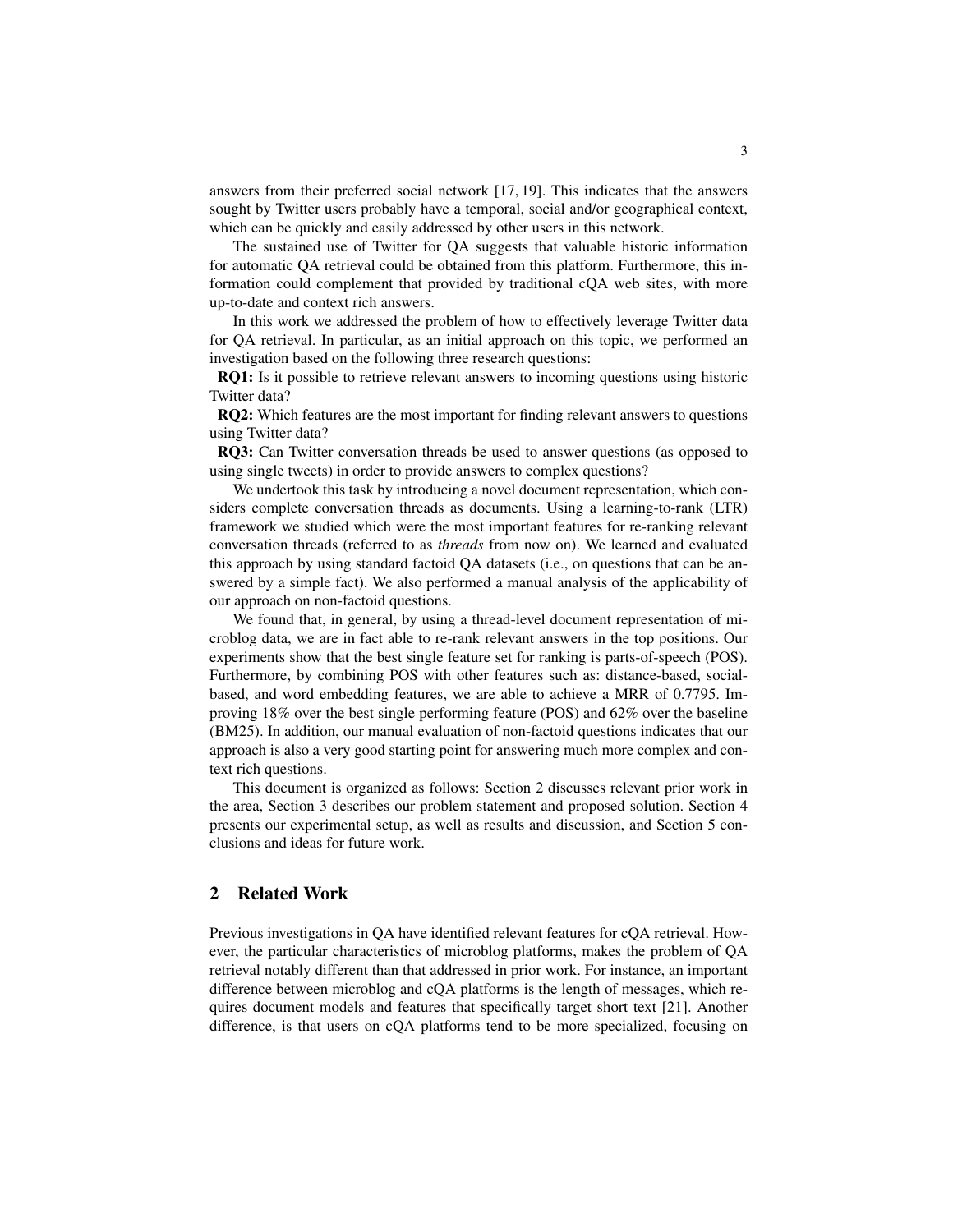one, or very few, topics of interest [9], unlike the Twitter community which tends to be miscellaneous.

QA in non-cQA platforms. There have been studies that analyze how users ask, and what they ask, in non-specific QA social networks. Morris et al. [17] performed a characterization study of questions asked in Facebook and Twitter, and found that the most asked questions are about recommendations, opinions and factual knowledge. Paul et al. [19] found that the most popular questions in Twitter are rhetorical and of factual knowledge. In addition, they observed that roughly 18.7% of the questions received at least one reply; the first within 5 - 30 minutes and the remainder within the next 10 hours. Zhao et al. [26] extracted features from tweets and built a classifier that distinguishes real questions (i.e., questions that seek answers) from rhetorical questions. In addition, Liu et al. [12] created a taxonomy to describe the types of questions that user ask in Twitter.

LTR and features for QA retrieval. Learning-to-rank (LTR) refers to machine learning techniques for training a model for a ranking task. LTR is widely used in several types of ranking problems in information retrieval (including traditional QA), natural language processing and recommender systems; For example, Duan et al. [3] used LTR to rank tweets according to how informative they were, based on content features such as URLs and length. Molino et al. [15] used LTR to find the *best answers* in Yahoo Answers and Surdenau et al. [22] studied non-factoid questions in the same platform, exploring feature combinations.

We complement prior work by analyzing which features contribute to find relevant answers in Twitter and how they differ from those of cQA platfomrs. In this article we extend our short workshop paper Herrera et al. [7], which introduces the initial problem of using microblogs for QA retrieval. This extended version has been completely rewritten and improved by adding: 1) a formal problem statement, 2) an experimental framework for ranking Twitter conversations for QA retrieval, 3) an experimental evaluation of its effectiveness, and 4) by analyzing the features which contribute most.

## 3 Microblog Ranking for QA Retrieval

In this section we present our approach for leveraging microblog information for QA retrieval tasks. We model our research problem as that of *re-ranking*, in which the main goal is to rank relevant answers in the top result positions. For our current purpose, we define an answer as *relevant* if it contains a correct answer to the original question. Then, we study which microblog features have the most influence for determining relevant answers. Specifically, we propose an aggregated *thread-level document model*, which considers conversation *threads* as documents for retrieval. This representation allows us to use aggregated information as documents for answering queries, as opposed to using a single tweets. Our hypothesis is that the composition of several tweets into a single thread can provide answers to complex questions.

## 3.1 Problem Statement for Microblog QA

More formally, let  $q^*$  be a question that corresponds to an information need formulated by a user. Let  $Q^* = \{q_1, q_2, \ldots, q_n\}$  be the set of possible query formulations of  $q^*$ . We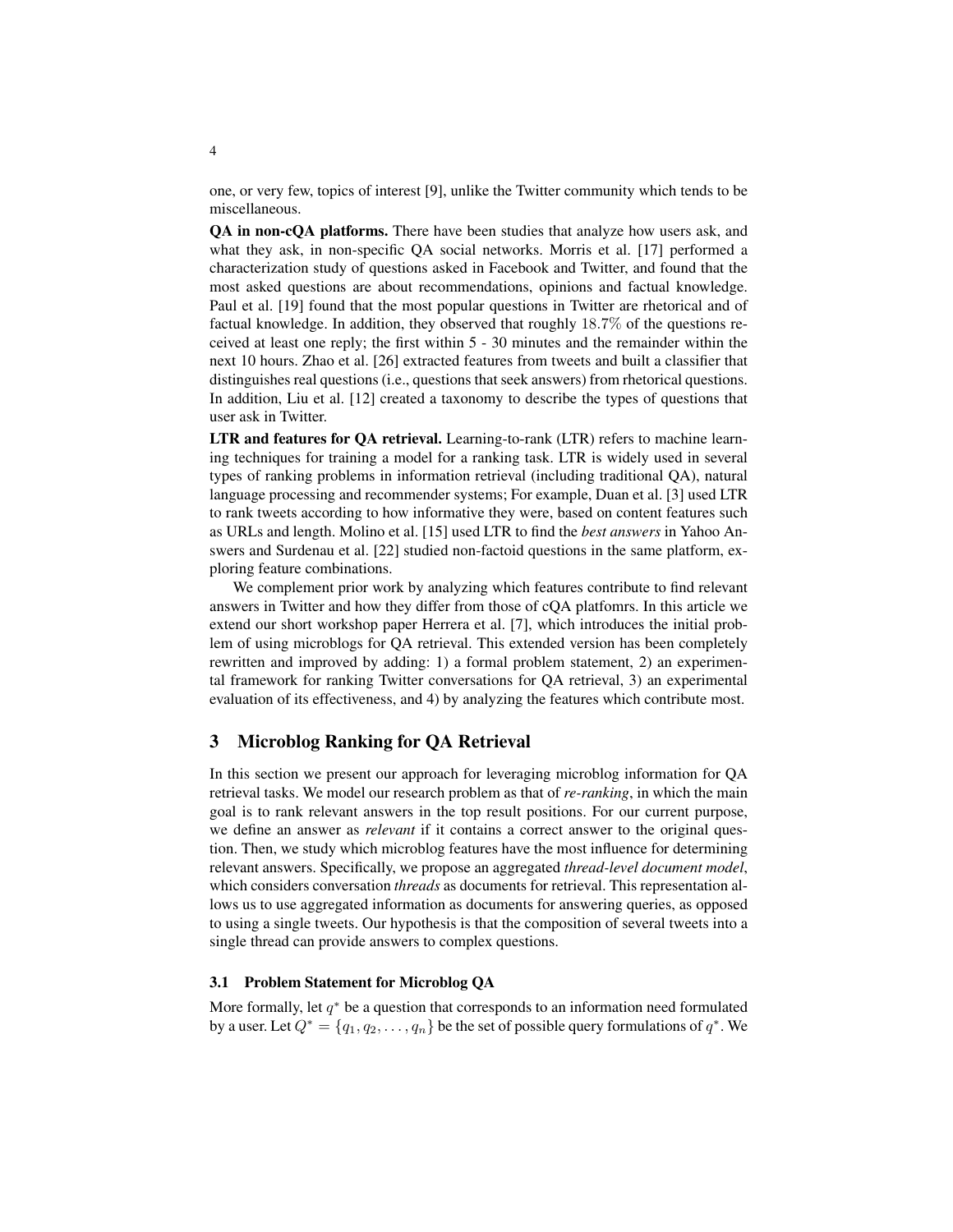define query formulations in  $Q^*$  as any variation of the initial input query  $q^*$  that allows us to retrieve a set of threads that are candidate answers for  $q^*$  [10]. Then, for each  $q_i \in Q^*$ , we extract all of the threads (documents) that match  $q_i$  in a given microblog dataset. In particular, we say that a thread  $t_i$  matches query  $q_i$  when  $t_i$  contains *all of the terms* in  $q_i$ . Next, let  $\mathcal{T} = \{t_1, t_2, \dots, t_m\}$  be the set that contains the union of the sets of threads that match the query formulations in  $Q^*$ , and therefore by extension, which match  $q^*$ .

Hence, the goal of our research is, for a given question  $q^*$ , to re-rank the threads in  $\mathcal T$  according to their relevance for answering  $q^*$ . We define this as a re-ranking problem since our starting point are the set of threads in  $T$ , which are initially obtained using a very simple retrieval method (detailed in Section 4). In other words, our goal is to learn a function  $f(q^*, \mathcal{T}) \to \pi$  that produces an optimal permutation  $\hat{\pi}$  of the elements in  $\mathcal{T}$ for answering the question  $q^*$ .

We acknowledge that there are other important tasks besides ranking, in QA retrieval such as, creating the best possible query formulations and selecting the passages within a text that contain the answer to a question [10]. However, at this moment we consider those problems as beyond the current scope of our work.

#### 3.2 Proposed Solution

We propose a solution based on a LTR framework that will allow us to learn the aforementioned function  $f(q^*, \mathcal{T})$ . In order to identify the features that produce the best ranking, we evaluate several combinations of sets of features using different LTR models. In particular we use the following four LTR models, defined next: MART [6], Ranknet [1], Rankboost [5] and LambdaMart [24].

This solution also requires us to specify: (1) the *query formulations*, (2) the *features* that will be used:

1) Query formulations. Since our focus is on re-ranking, we select a set of broad query formulations that increase the recall of documents that may contain an answer to the query  $q^*$ . In particular, we use the following query formulations:

-  $q_1$ : Corresponds to the original question as it was formulated by the user  $q^*$ .

 $-$  q<sub>2</sub>: Corresponds to  $q^*$  after lowercase and whitespace normalization, removal of non-alphanumerical characters and terms with only one character.

-  $q_3$ : Corresponds to  $q_2$  after the additional removal of stopwords, with the exception of terms in the 6W1H<sup>7</sup>. For example, the question  $q^* =$  "What is the scientific name of tobacco?" becomes  $q_3$  = "what scientific name tobacco".

 $-$  q<sub>4</sub>: Corresponds to  $q_3$  without the 6WH1. In the previous example,  $q^*$  would be transformed to  $q_4$  = "scientific name tobacco".

2) Features<sup>8</sup> We performed a review of the features used in prior work for traditional QA retrieval and adapted those that could be applied to microblog data. In addition, we

 $76$  W1H corresponds to 5WH1 with the addition of the terms "Which" (i.e. Who, What, Where, When, Why, Which and How).

<sup>&</sup>lt;sup>8</sup> Due to space constrains only a high-level description of the features is provided. However, the detailed list of features is available at https://goo.gl/qqACz5.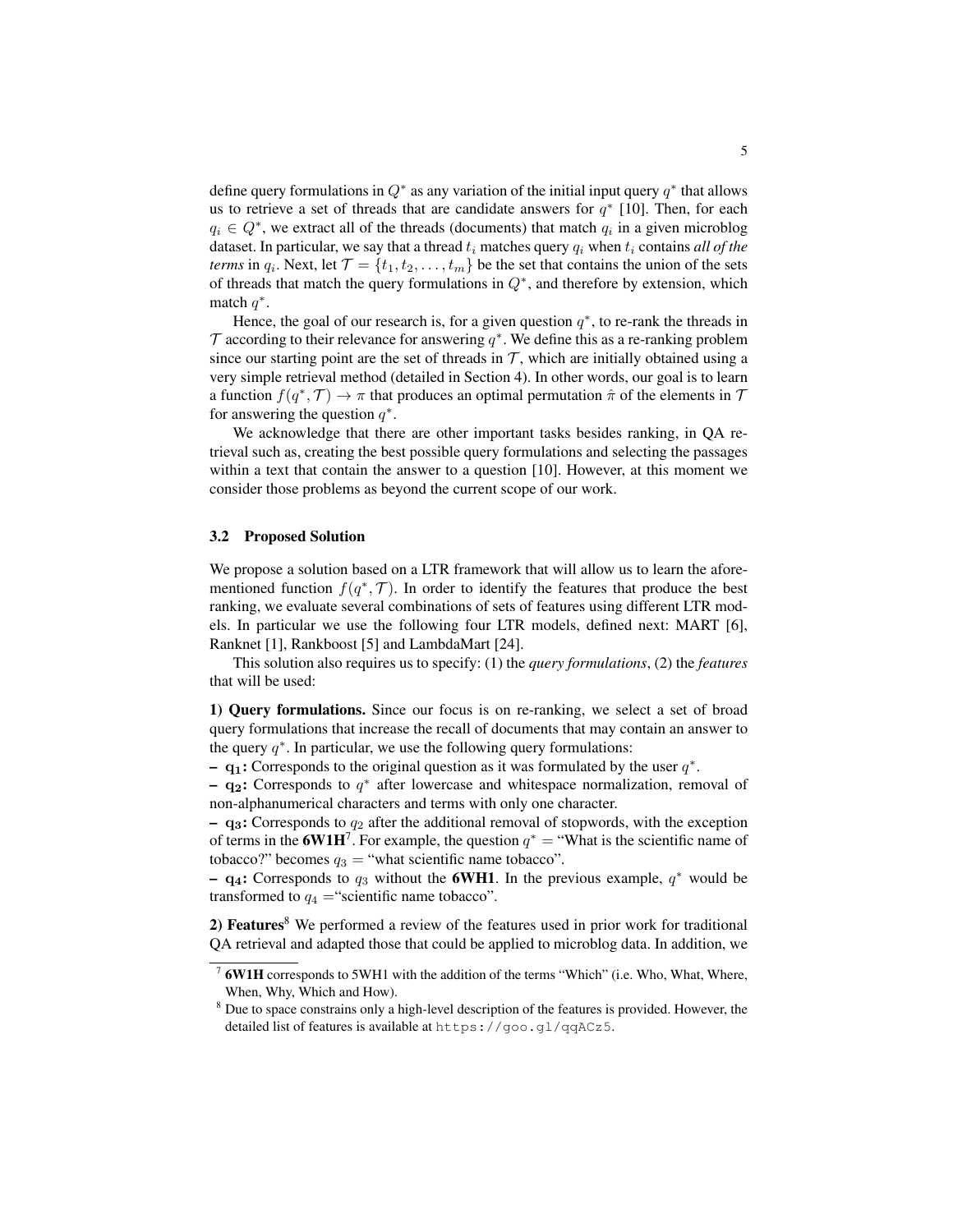manually inspected approximately 1, 000 QA threads in Twitter (i.e., threads in which their initial tweet is a question, shown in Fig.1). This inspection allowed us to identify features that could potentially help determine whether the question in the QA thread was answered inside the thread itself or not. We describe the different types of features next:

– Distance-based features (D\_TFIDF\_N, D\_WEMB): These features are based on four well-known distance metrics, between the query  $q^*$  and a thread t. cosine, man*hattan, euclidean and jaccard* [2]. We compute these distances using 2 types of vector representations: i)  $D$ <sub>-</sub>TFIDF<sub>-</sub>N, which are the aforementioned distances between the *tf-idf* vector representations of  $q^*$  and t (using n-grams of size  $N = \{1, 2, 3\}$ ), and ii) D WEMB, which are the same distances but using the word embedding vector representations of  $q^*$  and t.

– Social-based features (SOCIAL): These features are based on the social interactions observed in a conversation threads (i.e., thread level features). These include: number of replies in a thread, number of different users that participate, fraction of tweets with favorites/retweets/hashtags, number of user mentions, and number of different user mentions.

– User-based features (USER): These features are based on properties to the users that participate in a conversation thread. These include: total number of followers and followees of the users that participate in a thread, the fraction of users in the thread that have a verified account, the average *age* of the users in a thread. User age is computed as the difference between date of creation of the Twitter user account and the date when the tweet was posted.

– Content-based features (CONTENT): These features are based on the content of a thread. These include: the number of different URLs in the thread, the number of words (removing URLs and punctuation), the length of the thread  $\frac{\text{# words}}{\text{# tweets}}$  (considering only words with size  $\geq$  1), the fraction of uppercase and lowercase letters, the number of positive/negative/neutral emoticons, and the average number of words in English. Some social-based, user-based and content-based features have been adapted to microblog data from features used in prior works [3, 15].

– Part-of-speech (POS) features: These features are based on part-of-speech tagging. In particular we compute the frequency of each high-confidence POS tag in a conversation thread, using the Twitter-specific tagger *TweetNLP* by [18].

– Representative words feature (REPW): This feature corresponds to the fraction of *"representative words"* that are contained in a thread. Where a "representative word" is any word which is contained in the top-50% most frequent terms over all threads in the training data (excluding stopwords).

- Word embedding based features (WEMB\_THR, WEMB\_Q): This feature is computed using the explicit vector representation of the query (WEMB<sub>-Q</sub>) and the thread (WEMB THR), created using Word2Vec [14] and a pre-trained model on 400 million tweets<sup>9</sup>. Each vector was composed by 300-dimensions and the word embeddings are inferred using a skip-gram architecture.

6

<sup>9</sup> http://www.fredericgodin.com/software/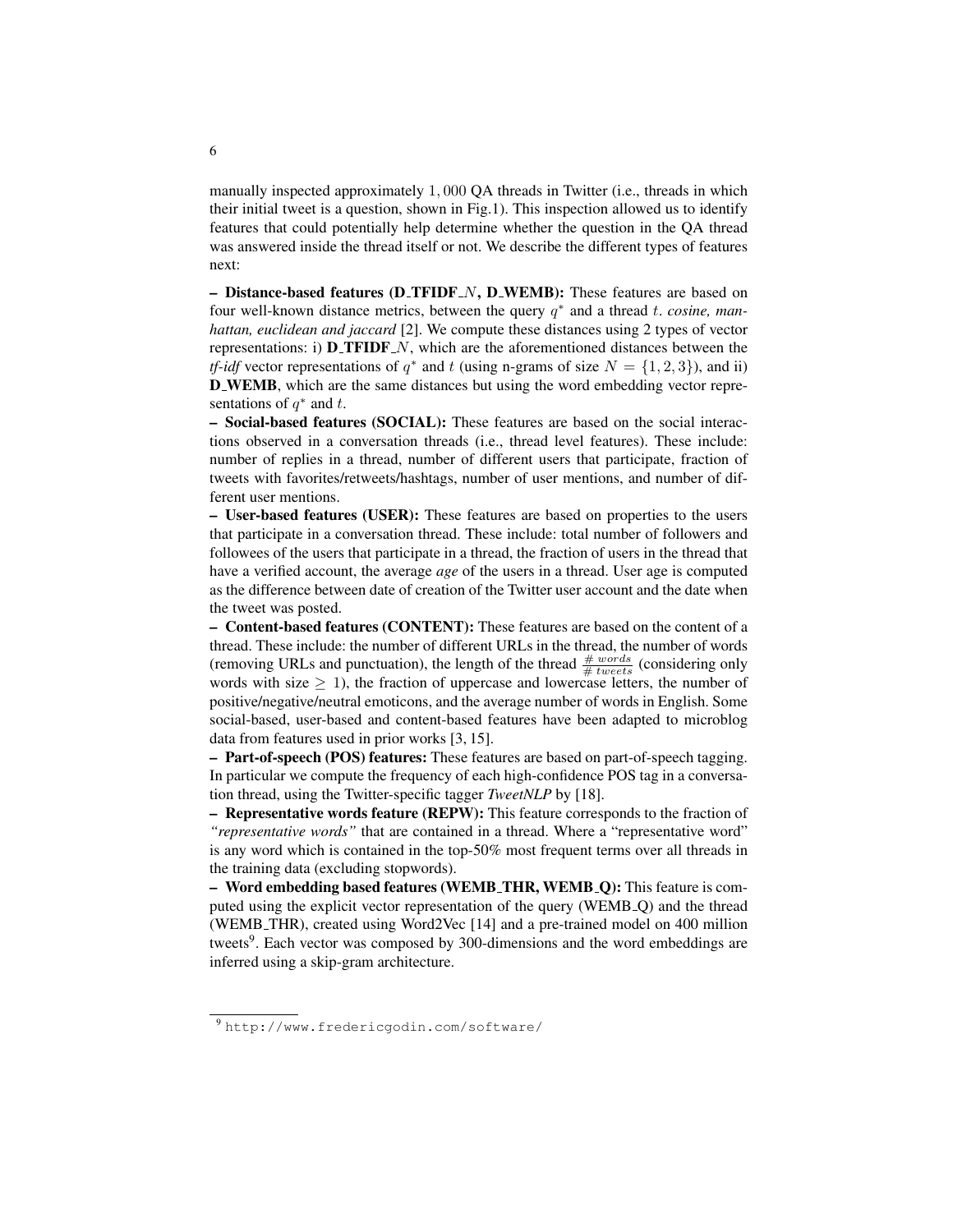– Time-based features (TIME): These features include time-based characteristics of the thread, such as: time-lapse between the first tweet in the thread and the last, and the average time between tweets in a thread.

## 4 Experimental Evaluation & Results

Our main goal is to validate the feasibility of retrieving and ranking relevant answers to questions using past information exchanges on Twitter (RQ1). In addition, we also want to measure the contribution of the different microblog features for ranking (**RQ2**), and to see if a thread-level document representation can help provide answers to nonfactoid questions (RQ3). We focus on two types of evaluation, *factoid QA task* and *non-factoid QA task*. The first is a quantitative evaluation based on standard QA ground truth datasets. The second evaluation is more exploratory and is based on a manual evaluation.

### 4.1 Factoid QA Evaluation Task

We evaluate our approach on factoid questions because there are several benchmark QA datasets available to validate automatically correct answers. Jurafsky and Martin [10] defined as *factoid* question answering those tasks that require one answer, which is a simple fact (e.g.,"Who was the first American in space?"). Nevertheless, we use the factoid task as a proxy to our goal of answering more complex questions (i.e., nonfactoid).

Ground-truth dataset. We built a ground truth QA dataset based on datasets provided by the TREC QA challenge<sup>10</sup> (*TREC-8 (1999)*, *TREC-9 (2000)*, *TREC-2004* and *TREC-2005*) and a repository of factoid-curated questions for benchmarking Question Answering systems<sup>11</sup>. All of these datasets, except for TREC-8, provided regular expressions to match correct answers automatically. For the remaining dataset, we manually created regular expressions to match the correct answers. In addition, we manually removed questions that were: time-sensitive (e.g.,"What is the population of the Bahamas?"), inaccurate (e.g.,"what is the size of Argentina?"), not phrased as a question (e.g.,"define thalassemia"), referred to other questions (e.g., "What books did she write?") and questions whose length were over 140 characters. This resulted in a ground-truth dataset of 1, 051 factoid questions.

Twitter dataset for LTR factoid questions. In an ideal scenario, our candidate answers would be obtained from a large historical Twitter dataset, or from the complete datastream. However these types of data repositories were not available to us for this evaluation. We then approximated the ideal retrieval scenario by using the Twitter Search API <sup>12</sup> as an endpoint, which provides access to a sample of the actual data. For each query formulation, described in Section 3.2, we retrieved as many tweets as possible up to 1,000 tweets per query. In addition, if the retrieved tweet was part of a conversation

<sup>10</sup> http://trec.nist.gov/data/qamain.html

<sup>11</sup> https://github.com/brmson/dataset-factoid-curated

<sup>12</sup> https://dev.twitter.com/rest/public/search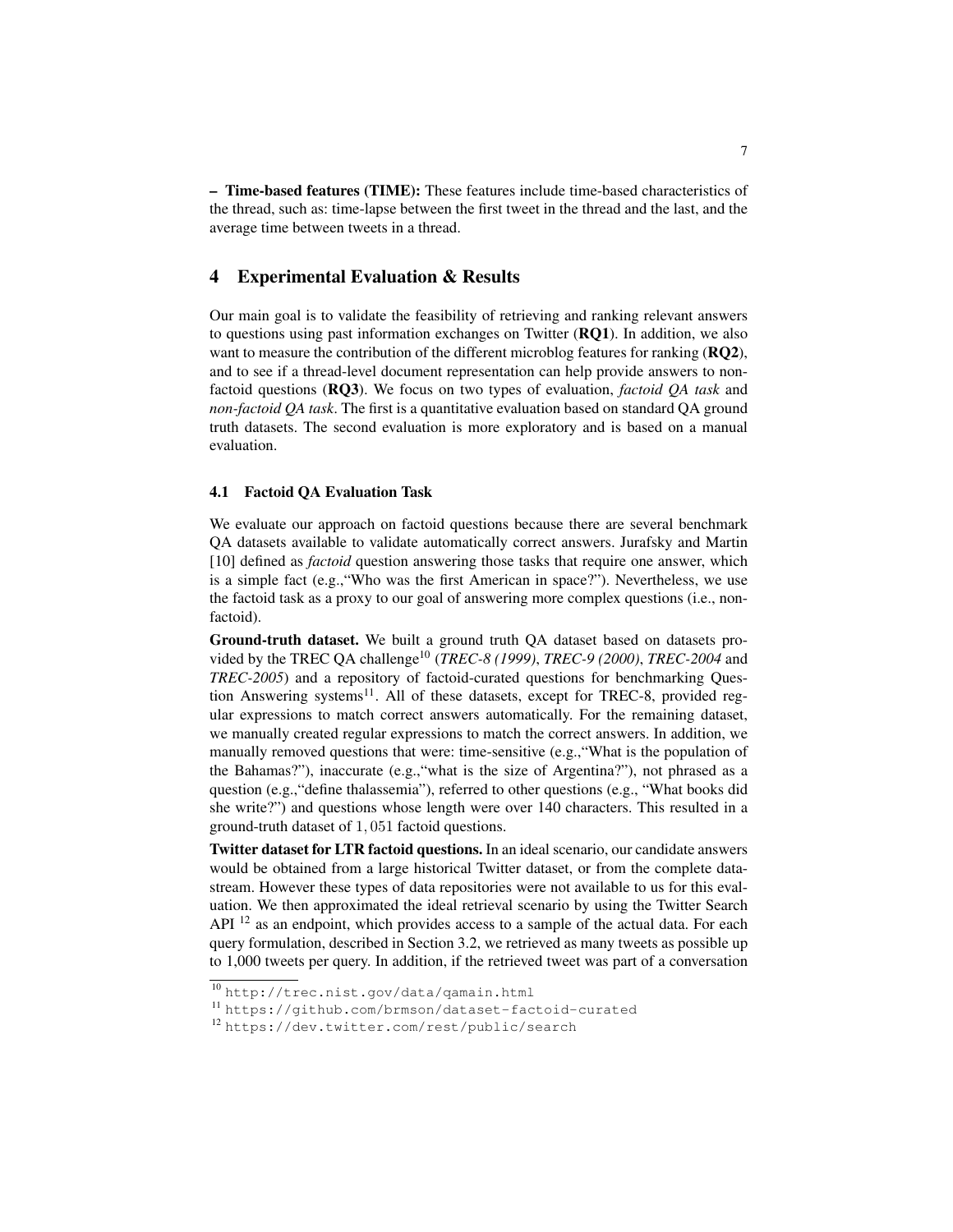thread we also retrieved that thread in full. Overall, we found candidate answers for  $491 (47%)$  of the questions (i.e., the remaining questions had no matching threads, e.g. "What was the ball game of ancient Mayans called?"). To improve the learning process, we removed low relevance threads (i.e., the cosine similarity between thread and query was  $\leq$  0.3) and threads that had no replies. The resulting dataset contained 33,873 conversation threads with 63, 646 tweets. We note that our datasets (ground-truth and Twitter) are publicly available $^{13}$ .

Baseline Methods. We compare our approach to the following methods, which have been used as baselines in prior cQA studies [15, 23, 22]:

– BM25: The Okapi weighting BM25 is widely used for ranking and searching tasks [13]. We use the BM25 document score in relation to a query. We use  $b = 0.75$  and  $k_1 = 1.2$  as parameters since they were reported optimal for other IR collections [23]. – Twitter Search: This method lists results from Twitter's search interface. Results are obtained by searching for each query in  $Q^*$  using the "latest" option, which lists messages from the most recent to the oldest message. The results obtained for each query are then joined in chronological order. However, this method is not reproducible since it works like a "black box" from our perspective.

– REPW: This method uses the feature REPW, described in Section 3, with the best performing LTR model from our experiments. Experimentally, this method behaves as an upper bound of the "Twitter search" method with the advantage that it can be reproduced.

Evaluation methodology. We built several models that rank tweets and conversation threads as potential answers to a set of given factoid questions. We use the LTR software library Ranklib of the LEMUR project<sup>14</sup> for this task. To reduce the probability of obtaining significant differences among the LTR methods only by chance, we relied on bootstrapping [4]. Rather than having a single train/test split of the dataset or cross-validation, which did not work well in practice, we sampled with replacement 30 random collections. Then, each collection was divided into 70% of the questions for training (with their respective tweets/threads) and 30% for testing.

We evaluated different combinations of sets of features in every experiment. For each of these combinations we computed  $MRR@10$  and  $nDCG@10$ . In each case we report the mean value over the 30 bootstrapped collections. We ran the experiments using the default *Ranklib* parameters for the LTR methods used: MART, Ranknet, Rank-Boost, and LambaMART.

Feature set selection. We propose the following heuristic to find the best combination of features, where  $f_i$  is a feature set (e.g. POS features),  $F = \{f_1, f_2, \dots f_n\}$  is the set that contains all of our feature sets, and *PBC* (initially, *PBC* =  $\emptyset$ ) is the partial best feature set combination:

1. We run the factoid task evaluation for each feature set in  $F$  using each LTR model. 2. We choose the feature set  $f_i^*$  which produces the best MRR@10 and add it to the set *PBC* (i.e., *PBC* = *PBC*  $\cup$   $f_i^*$ ) and we remove  $f_i^*$  from *F* (i.e.  $F = F - f_i^*$ ).

<sup>13</sup> https://github.com/jotixh/ConversationThreadsTwitter/

<sup>14</sup> https://sourceforge.net/p/lemur/wiki/RankLib/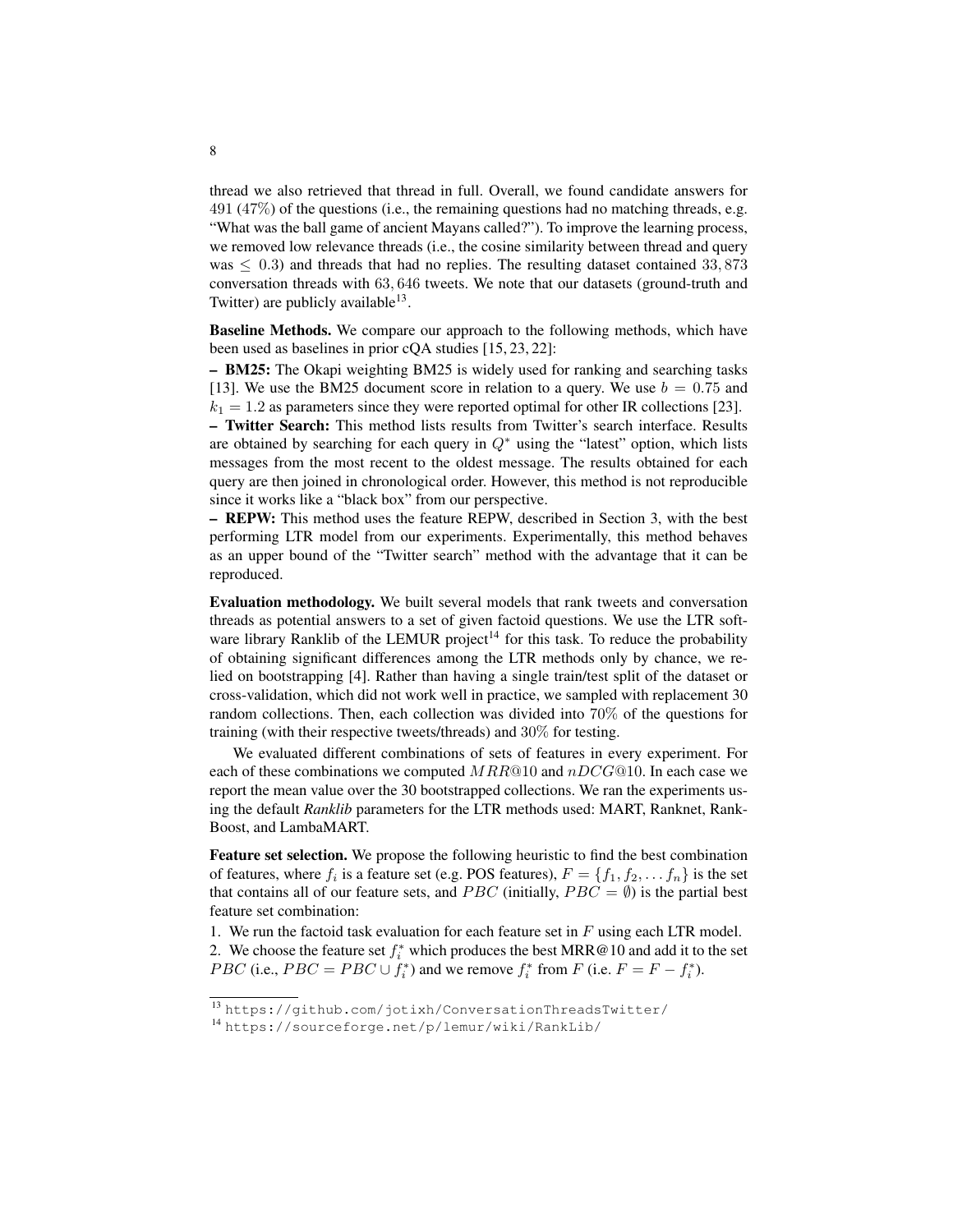3. We run again the same evaluation using the resulting  $PBC$  in combination with each remaining feature in F (i.e.,  $(PBC \cup f_1), (PBC \cup f_2) \dots (PBC \cup f_n)$ ).

4. We repeat the process from the step (2) until there is no significant improvement in the MRR@10 value.

Table 1: Factoid task MRR@10 results, mean ( $\mu$ ) and S.D. ( $\sigma$ ). POS(<sup>2-12</sup>) means that POS is significantly better than feature sets 2 (WEMB THR) to 12 (REPW).

|                                                                                                 | <b>MART</b>                                             |          | Ranknet |          | RankBoost LambdaMart |          |       |          |
|-------------------------------------------------------------------------------------------------|---------------------------------------------------------|----------|---------|----------|----------------------|----------|-------|----------|
| Feature set                                                                                     | $\mu$                                                   | $\sigma$ | $\mu$   | $\sigma$ | $\mu$                | $\sigma$ | $\mu$ | $\sigma$ |
| 1. POS $(^{2-12})$                                                                              | 0.6587 0.0250 0.5862 0.0266 0.6730 0.0377 0.6213 0.0617 |          |         |          |                      |          |       |          |
| 2. WEMB_THR $(^{3-12})$                                                                         | 0.6202 0.0296 0.5489 0.0315 0.6013 0.0264 0.5618 0.0388 |          |         |          |                      |          |       |          |
| 3. CONTENT $(4-12)$                                                                             | 0.5763 0.0284 0.5694 0.0320 0.5543 0.0230 0.5900 0.0330 |          |         |          |                      |          |       |          |
| 4. D_TFIDF_1 $(^{9-12})$                                                                        | 0.5282 0.0286 0.5299 0.0349 0.5143 0.0311 0.4966 0.0407 |          |         |          |                      |          |       |          |
| 5. SOCIAL $(^{8-12})$                                                                           | 0.5280 0.0284 0.5490 0.0265 0.4766 0.0296 0.5311 0.0424 |          |         |          |                      |          |       |          |
| 6. D_WEMB $(^{9,11,12})$                                                                        | 0.5131 0.0303 0.5278 0.0313 0.5155 0.0337 0.5105 0.0341 |          |         |          |                      |          |       |          |
| 7. D_TFIDF_3 (9,11,12) 0.5123 0.0331 0.4057 0.0262 0.4716 0.0353 0.4075 0.0280                  |                                                         |          |         |          |                      |          |       |          |
| 8. D_TFIDF_2 (9,11,12) 0.5083 0.0303 0.4457 0.0277 0.4870 0.0315 0.4338 0.0254                  |                                                         |          |         |          |                      |          |       |          |
| 9. USERS                                                                                        | 0.4857 0.0223 0.5344 0.0296 0.4883 0.0278 0.5376 0.0503 |          |         |          |                      |          |       |          |
| 10. WEMB <sub>-O</sub>                                                                          | 0.4942 0.0258 0.4942 0.0258 0.4942 0.0258 0.4942 0.0258 |          |         |          |                      |          |       |          |
| 11. TIME                                                                                        | 0.4815 0.0428 0.5150 0.0303 0.4942 0.0258 0.5560 0.0315 |          |         |          |                      |          |       |          |
| <b>12. REPW</b>                                                                                 | 0.4810 0.0326 0.3651 0.0347 0.4929 0.0328 0.4051 0.0677 |          |         |          |                      |          |       |          |
| Significant differences based on MART pairwise t-tests, $\alpha = .95$ , Bonferroni correction. |                                                         |          |         |          |                      |          |       |          |

Table 2: Factoid task, best combinations of features sets, based on MRR@10, and their percent of improvement over the best single feature set (POS).

| <b>Combination</b>                                                           | <b>MART</b>                   |        |        | <b>Ranknet RankBoost LambdaMart</b> |
|------------------------------------------------------------------------------|-------------------------------|--------|--------|-------------------------------------|
| <b>POS</b>                                                                   | 0.6587                        | 0.5862 | 0.6730 | 0.6213                              |
| $POS+D$ TFIDF 1                                                              | $0.6917 \uparrow 5\%$ 0.5953  |        | 0.6746 | 0.6200                              |
| POS+D_TFIDF_1+SOCIAL                                                         | $0.7514 \uparrow 14\%$ 0.5931 |        | 0.6719 | 0.6361                              |
| POS+D_TFIDF_1+SOCIAL+WEMB_O                                                  | $0.7682 \uparrow 17\%$ 0.5946 |        | 0.6719 | 0.6464                              |
| POS+D_TFIDF_1+SOCIAL+WEMB_Q+D_TFIDF_3                                        | $0.7745 \uparrow 18\%$ 0.5904 |        | 0.6732 | 0.6204                              |
| POS+D_TFIDF_1+SOCIAL+WEMB_O+D_TFIDF_3+REPW                                   | $0.7788 \uparrow 18\%$ 0.5895 |        | 0.6733 | 0.6415                              |
| POS+D_TFIDF_1+SOCIAL+WEMB_O+D_TFIDF_3+REPW+TIME 0.7795 $\uparrow$ 18% 0.5867 |                               |        | 0.6755 | 0.6420                              |

Table 3: Left: Results of our best combination vs. baselines. We improve over Twitter search up to 74.77% (MRR@10) and 29.4% (nDCG@10). Right: Datasets description of non-factoid and factoid QA. Size differences justify the need for transfer learning.

| Method                |        | MRR@10 nDCG@10 |                                    | <b>Non-fact</b> |  |
|-----------------------|--------|----------------|------------------------------------|-----------------|--|
| <b>BM25</b>           |        |                | # of questions                     | 40              |  |
|                       | 0.3852 | 0.4793         | # of tweets                        | 2,666 63,646    |  |
| <b>Twitter Search</b> | 0.4460 | 0.5625         | $#$ of threads                     | 386 33,873      |  |
|                       | 0.4810 | 0.4616         |                                    |                 |  |
| Best comb.            | 0.7795 | 0.7279         | % tweets that are part of a thread | 87.99% 46.7%    |  |
|                       |        |                | Avg. replies per thread            | 332             |  |

Single feature results. Table 1 presents the results of each LTR model trained on different types of features. These results show that features obtained from the text of the messages (POS, WEMB THR, CONTENT) yield good results compared to, for instance, relying solely on social signals such as replies, likes or retweets (SOCIAL). The single most predictive feature set for ranking answers to factoid questions is *Part-of-Speech* (POS), which significantly outperforms all the other features.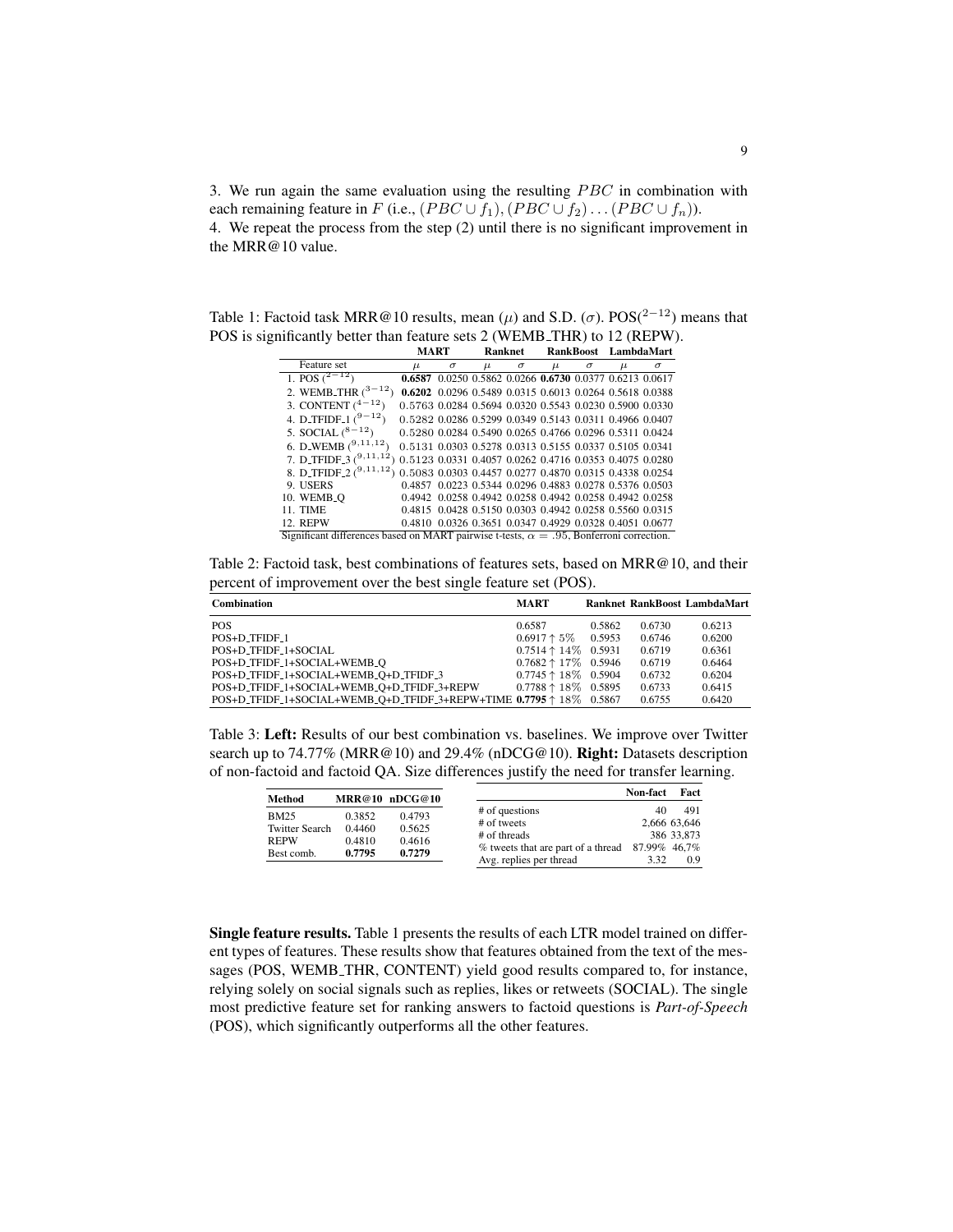Feature combination results. Table 2 shows the results of several experiments combining feature sets in the LTR framework. The table shows the percent of improvement over the best performing feature set POS (MRR $@10=0.6587$ ), and we show that a combination with content (D\_TFIDF\_1, WEMB\_Q, D\_TFIDF\_3, REPW), social and time feature sets can increase the performance up to 18.3% (MRR@10=0.7795), showing that these features provide different types of signals for the ranking task.

Methods. Considering both evaluations –on each feature set and over combinations– the best method was MART, specially in the feature set combination results of Table 2. Although LambdaMart is usually presented as the state of the art, there is also recent evidence on non-factoid QA showing MART as the top performing algorithm [25], in line with our results. Notably, all the methods show a strongly correlated behavior in terms of feature set ranking, for the three of them present their best MRR@10 results with the POS feature and their worst results with the REPW feature (with the exception of RankBoost), as shown in Table 1. This consistent behavior underpins our conclusions in terms of the importance of POS for this task.

Baselines. Results in Table 3 (left). Our best combined LTR model beats all baselines, improving the factoid ranking results by 74.77% in terms of MRR@10 and by 29.4% on nDCG@10 over Twitter search.

#### 4.2 Non-Factoid QA Evaluation Task

Non-factoid questions can have more than one answer, and they are usually associated to questions that require opinions, recommendations, or communicate experiences. For example, some non-factoid questions found in Twitter are: "anyone have any GIF maker software or sites they can recommend?" and "Anyone have a remedy for curing a headache?". To perform a preliminary evaluation of our approach for this task, we sampled 40 diverse non-factoid questions from Twitter. We focused on these questions because they represent an important portion (30%) [17] of the questions asked by users and they can be retrieved in a simple way (i.e., we retrieved these questions searching for "recommend ?"). We then obtained candidate answers for each question in the same way as in our factoid task (Section 4.1). Next, we used transfer learning (i.e., we use our best factoid QA LTR model) to rank answers for the non-factoid task. The differences in sizes of our datasets, shown in Table 3 (right), justify transferring our existing model, rather than learning a new one from non-factoid data.

Unlike the TREC dataset of factoid questions, we do not have the ground truth of correct answers. Hence, we manually inspected and evaluated the top-15 answers ranked with our approach for each of the 40 non-factoid questions, labeling them as relevant and non-relevant. Table 3 (right) shows the characteristics of both the factoid and non-factoid datasets.

**Results.** We obtained a  $MRR@10 = 0.5802$ , which is good compared to results reported recently –MRR=[0.4-0.45] in [25]–, but suboptimal compared to what we obtained in factoid QA task. By further analyzing the data we found that, in average, for every question we retrieved 1.5 threads without any reply, which were also non relevant to the question made. Based on this, we discarded from potential answers those threads

10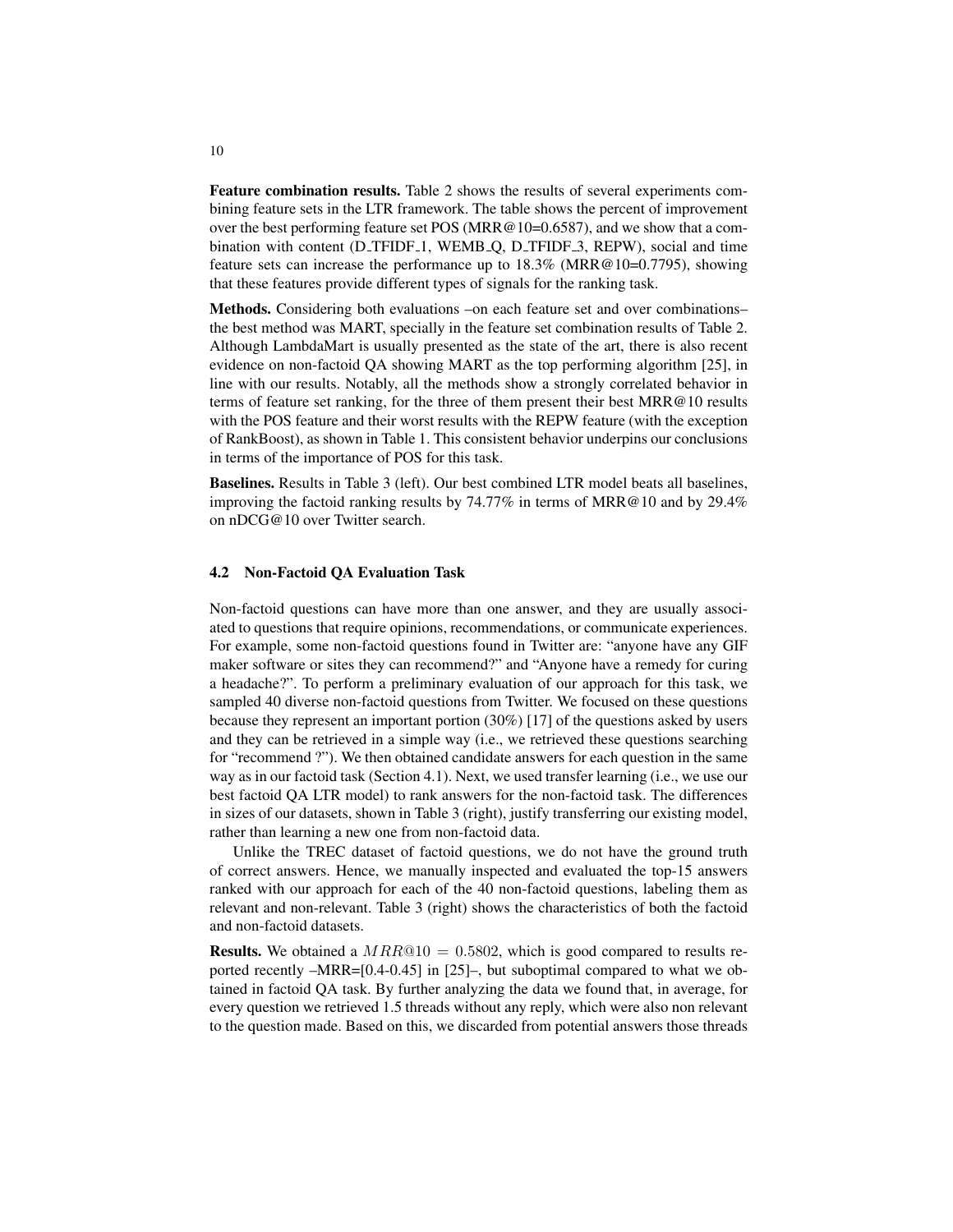without replies (or single tweets). This strategy improved results,  $MRR@10 = 0.6675$ , with the small trade-off of one question out of 40 for which we could not find answers.

Discussion & Limitations. An interesting result of our evaluation was the high predictive power of part-of-speech features. Previous work on community QA conducted on a large dataset of Yahoo Answers [15] found similar results. We also found a good discriminative effect of coordinating conjunctions (and, but, or, so). Hence, stopwords should not be removed for POS tagging in the factoid QA task using microblog data. However, we also found differences with prior findings on cQA [15], which observed that punctuation was a discriminative feature between relevant and non-relevant answers, unlike our study of QA in microblogs. This is expected since the short nature of microblog text makes people less likely to use punctuation. In addition, Molino et al.[15] used a feature similar to D WEMB (i.e., the distance between the query and the candidate answers based on word2vec), but this neural-based word embedding feature did not perform well, ranking in 30th place among other features. In our evaluation, we used distances but also the word embeddings directly as features, which yielded excellent results, ranking as the 2nd most important feature set. This indicates that for microblog QA it is better to use the values of the embedded dimensions as features. Our manual inspection of results indicates that transfer learning can be a potential way to perform non-factoid QA, by using a model pre-trained for factoid QA.

A limitation in our work is that, for factoid QA, we could only find answers for about 40% of the questions in our ground-truth dataset. We note our initial factoid dataset, based on TREC challenges, does not have topics related to current events, which are much more likely to be discussed in Twitter [11]. This time gap between our groundtruth questions and our candidate answers, can very likely explain why we were unable to find matching tweets for an important number of questions. Another limitation, which we plan to address in the future, is that we did not study the occurrence of *incorrect answers* within relevant threads.

## 5 Conclusion and Future Work

In this work we investigated the feasibility of conducting QA using microblog data. We studied several sets of features, ranking methods and we performed a quantitative evaluation on a factoid QA dataset, as well as an informative evaluation with nonfactoid questions. Our results validate the potential for using microblog data for factoid and non-factoid QA, identifying the most informative features as well as the best LTR model. In future work we expect to conduct a larger evaluation on non-factoid questions, using new features, and performing a deeper analysis on the effect of certain attributes.

## References

- 1. Burges, C., Shaked, T., Renshaw, E., Lazier, A., Deeds, M., Hamilton, N., Hullender, G.: Learning to Rank Using Gradient Descent. In: Proc. of ICML 2005. pp. 89–96 (2005)
- 2. Büttcher, S., Clarke, C.L.A., Cormack, G.V.: Information Retrieval -Implementing and Evaluating Search Engines. MIT Press 2010 (2010)